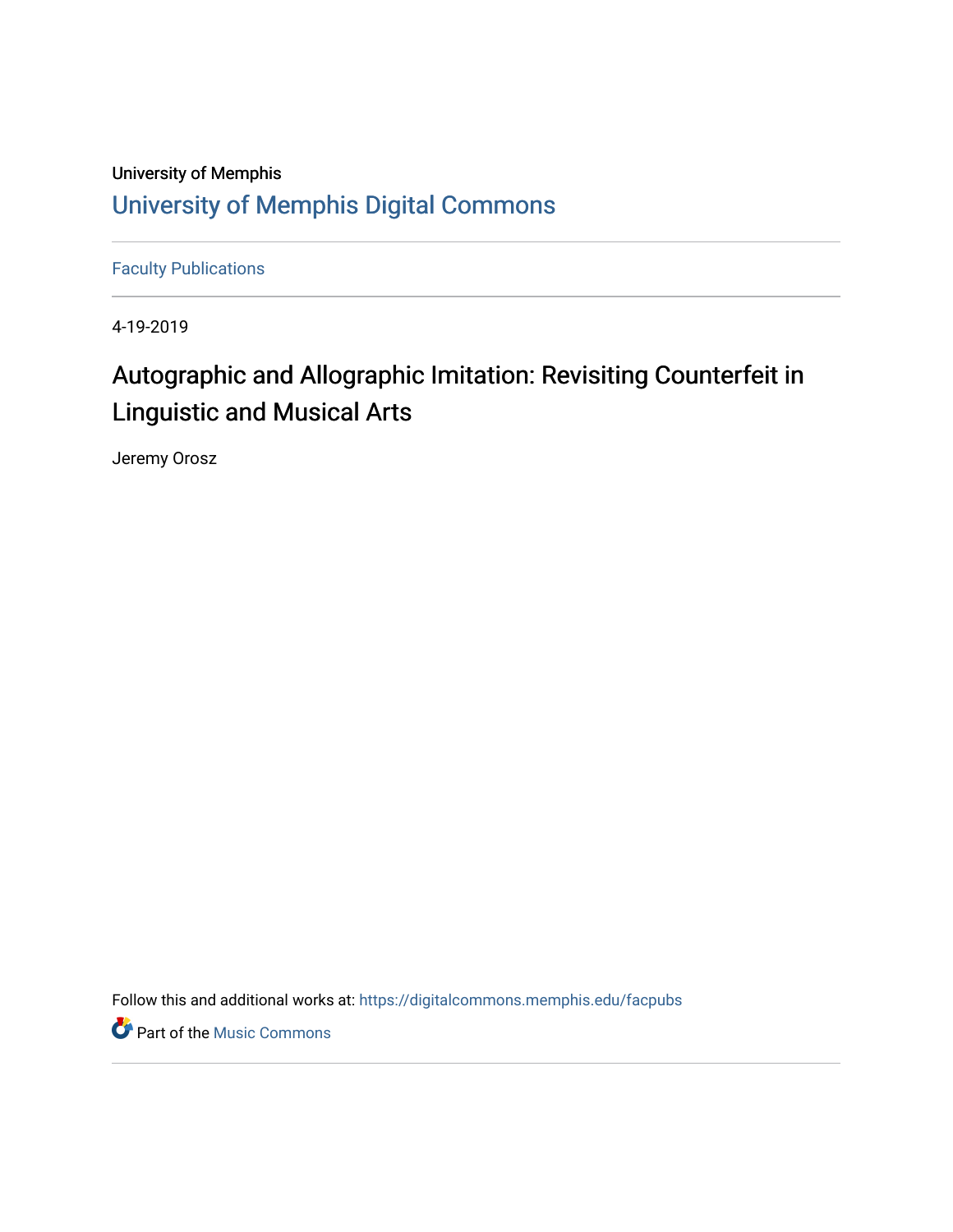## [Contemporary Aesthetics \(Journal Archive\)](https://digitalcommons.risd.edu/liberalarts_contempaesthetics)

Volume 16 [Volume 16 \(2018\)](https://digitalcommons.risd.edu/liberalarts_contempaesthetics/vol16) **Article 12** 

1-1-2018

# Autographic and Allographic Imitation: Revisiting Counterfeit in Linguistic and Musical Arts

<span id="page-1-0"></span>Jeremy Orosz University of Memphis, jorosz@memphis.edu

<span id="page-1-1"></span>Follow this and additional works at: [https://digitalcommons.risd.edu/liberalarts\\_contempaesthetics](https://digitalcommons.risd.edu/liberalarts_contempaesthetics?utm_source=digitalcommons.risd.edu%2Fliberalarts_contempaesthetics%2Fvol16%2Fiss1%2F12&utm_medium=PDF&utm_campaign=PDFCoverPages) 

<span id="page-1-3"></span><span id="page-1-2"></span>**C** Part of the Aesthetics Commons

## Recommended Citation

<span id="page-1-4"></span>Orosz, Jeremy (2018) "Autographic and Allographic Imitation: Revisiting Counterfeit in Linguistic and Musical Arts," Contemporary Aesthetics (Journal Archive): Vol. 16 , Article 12. Available at: [https://digitalcommons.risd.edu/liberalarts\\_contempaesthetics/vol16/iss1/12](https://digitalcommons.risd.edu/liberalarts_contempaesthetics/vol16/iss1/12?utm_source=digitalcommons.risd.edu%2Fliberalarts_contempaesthetics%2Fvol16%2Fiss1%2F12&utm_medium=PDF&utm_campaign=PDFCoverPages)

This Article is brought to you for free and open access by the Liberal Arts Division at DigitalCommons@RISD. It has been accepted for inclusion in Contemporary Aesthetics (Journal Archive) by an authorized editor of DigitalCommons@RISD. For more information, please contact [mpompeli@risd.edu](mailto:mpompeli@risd.edu).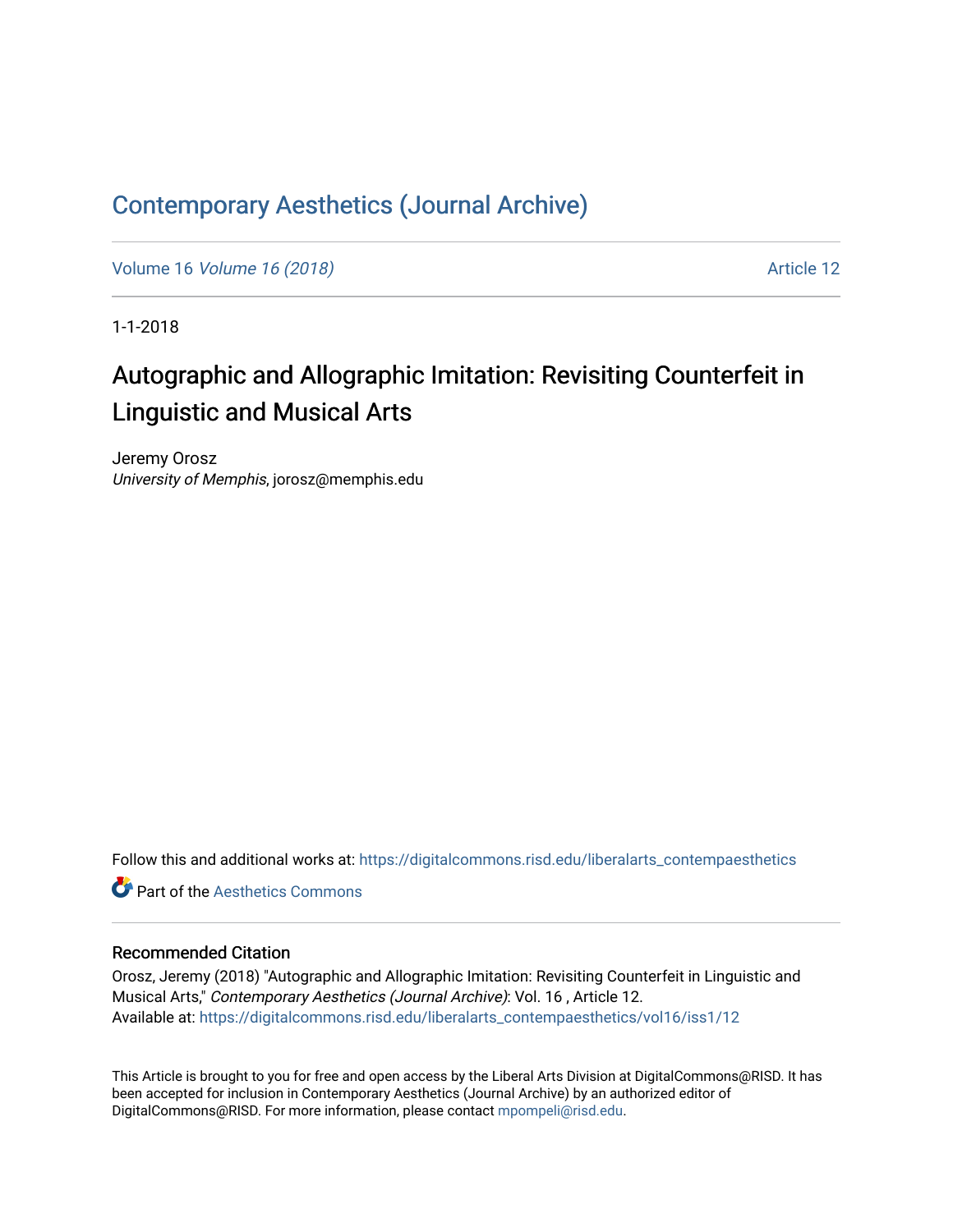## Contemporary

**[About CA](https://contempaesthetics.org/pages/about.html)**

### **[Journal](https://contempaesthetics.org/newvolume/pages/journal.php)**

**[Contact CA](https://contempaesthetics.org/pages/contact.html)**

**[Links](https://contempaesthetics.org/pages/links.html)**

## **[Submissions](https://contempaesthetics.org/pages/guidelines.html)**

**Search Journal**

Enter search terms

Search

### [Editorial Board](https://contempaesthetics.org/pages/editorialboard.html)

**[Permission to Reprint](https://contempaesthetics.org/pages/reprint.html)** 

[Privacy](https://contempaesthetics.org/pages/privacy.html)

[Site Map](https://contempaesthetics.org/pages/sitemap.html)

[Publisher](https://contempaesthetics.org/pages/publisher.html)

[Webmaster](mailto:webmaster@contempaesthetics.org)

## **Autographic and Allographic Imitation: Revisiting Counterfeit in Linguistic and Musical Arts**

## *Jeremy Orosz*

### <span id="page-2-0"></span>**Abstract**

Imitation within sonic arts, linguistic, musical, or otherwise, broadly defined, is a heterogeneous set of practices ranging from comical impersonation to outright counterfeit or forgery. This paper provides a taxonomy of imitation and mimicry within both language and music, dividing each into two respective categories, autographic imitation and allographic imitation, the terms for which are repurposed from Nelson Goodman's *Languages of Art*.

#### **Key Words**

autographic; allographic; forgery; Nelson Goodman; imitation; language; music; substitution

## **1. Introduction**

<span id="page-2-1"></span>Nelson Goodman's *Languages of Art* (1968) is a seminal work in aesthetics that continues to inspire commentary from authors in a wide range of fields. Perhaps its central theoretical tenet is Goodman's proposal of a distinction between autographic and allographic arts. Painting and sculpture are autographic arts, in which there is one definitive object that comprises a work. Music, like literature and drama, is an allographic art that allows infinite, equally viable realizations of the same work, perhaps allographs (my term) of the same grapheme (again, my term) reproduced through a notational system[.\[1\]](#page-4-0) Though this classificatory scheme remains a useful heuristic, Jerrold Levinson, Gerard Genette, and others have convincingly argued that the autographic-allographic distinction is not as neat as Goodman suggests. Music and literature, for example, do not strictly reside within the allographic domain[.\[2\]](#page-4-1) Even if Goodman's categories do not adequately distinguish the arts from one another, rather than discard this binary out of hand, I will argue that the terms 'autographic' and 'allographic' are of great utility for classifying practices of counterfeit and mimicry within individual arts. In particular, the acts of reproduction, forgery, and imitation, in both linguistic and musical arts, most clearly demonstrate the simultaneous autography and allography within the respective systems of language and music.

## **2. Autographic and allographic arts**

The essential difference between autographic and allographic arts, according to Goodman, is the possibility of forgery. A work of art is considered autographic "if and only if the distinction between original and forgery… is significant."[\[3\]](#page-5-0) In Goodman's words:

<span id="page-2-2"></span>[I]n music, unlike painting, there is no such thing as a forgery of a known work. There are indeed, compositions falsely purporting to be by Haydn as there are paintings falsely purporting to be by Rembrandt; but of the *London Symphony* [sic], unlike the *Lucretia*, there can be no forgeries. Haydn's manuscript is no more genuine an instance of the score than is a printed copy off the press this morning[.\[4\]](#page-5-1)

<span id="page-2-3"></span>Although forgery is not practiced within the respective notational systems of music and language, Goodman was misguided in dismissing the possibility of forgery in the arts he classified as allographic. Sound is forgeable, even if notation is not[.\[5\]](#page-5-2) True, one cannot forge a score for one of Haydn's London Symphonies but it is possible to create a counterfeit version of the Clash's *London Calling* album. Replicating a recorded sonic document is much akin to creating a copy of Botticelli's *The Birth of Venus*, in that a vocalist mimicking the precise timbre of a famous singer and a painter emulating every brushstroke of an iconic painting face analogous challenges. If we recognize this as such, according to Goodman's own definitions recorded sound belongs among the autographic arts, in which every feature is constitutive of a work and "no deviation is insignificant.["\[6\]](#page-5-3) Theodore Gracyk makes a similar argument, suggesting "that precise details of timbre and articulation can be essential properties of a musical work" that renders recorded music as "autographic, because notational determination is entirely irrelevant to the genuineness of its instantiations.["\[7\]](#page-5-4) Only music that is transmitted primarily through a notated score, say, Western art music of the Common Practice Period, should be considered strictly allographic.

The sections that follow will respectively explore autographic and allographic imitation within the sonic arts. Emulation of a particular sonic source or of a specific sonic performance is a form of imitation that is autographic in nature, while stylistic mimicry of the writing or compositional style of a particular artist is allographic. The forms of autographic imitation in Table 1 involve replication of sound *through* sound, while the types of allographic imitation are instead transmitted through notational systems for reproducing sound.[\[8\]](#page-5-5)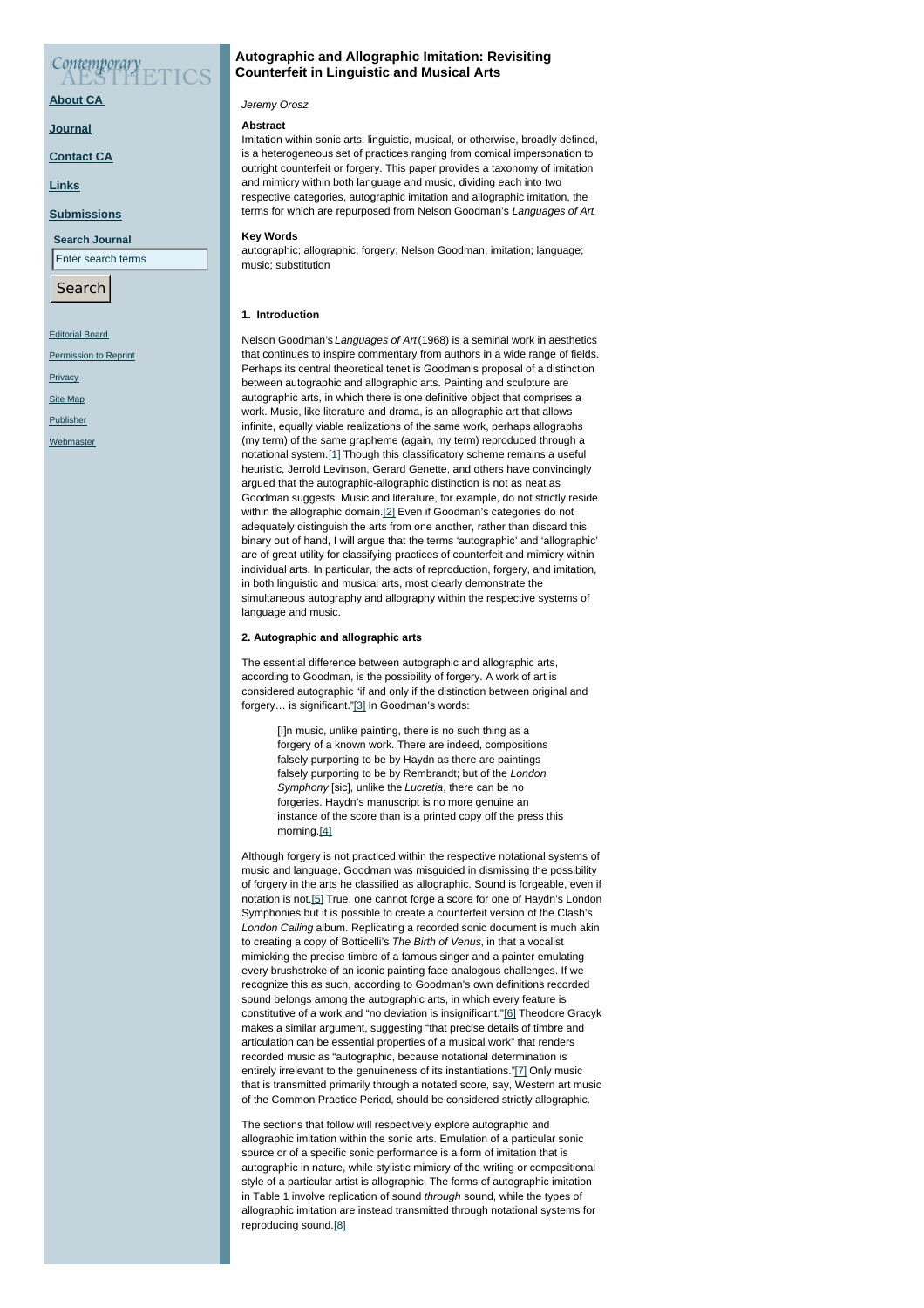|                                               | Linguistic                                                   | Musical                                                               |  |  |
|-----------------------------------------------|--------------------------------------------------------------|-----------------------------------------------------------------------|--|--|
| Autographic, or<br>Performative<br>Imitation  | Imitating the speaking voice of<br>another person.           | Imitating a performer or group of<br>performers, most often a singer. |  |  |
| Allographic, or<br>Compositional<br>Imitation | Imitating the writing style of<br>another author or authors. | Imitating the musical style of<br>another composer.                   |  |  |

#### <span id="page-3-0"></span>**Table 1: Imitation in Music and Language**

## **3. Autographic imitation of language**

Autographic imitation within both language and music is divisible into three practices: replication, imitative substitution, and whimsical impersonation.The boundaries between these subcategories are, to a degree, porous, as we shall see below, but the differences between them are clear enough to merit distinguishing each from the others.

Autographic imitation of linguistic sound includes all attempts 1) to mimic an imitated person with the utmost accuracy, allowing the possibility of deception (replicative), 2) to provide a passable replacement for a speaker in their absence (substitutive), or 3) to perform an impersonation to humorous ends (whimsical).

True replication of another person's voice, in which a vocal chameleon could convince a listener that their voice is that of another person, although rare outside of fictional narratives is plenty common on stage and on screen. An audience might suspend their disbelief that the characters within a fictional world could be fooled by an imposter's voice. A classic case of this is found in Edmund Rostand's drama, *Cyrano de Bergerac*, in which a handsome but simple soldier, Christian, strives to win the affections of the much-desired Roxanne. In the iconic balcony scene, the poetically precocious Cyrano stands in the shadows, feeding Christian his lines, helping him to more elegantly profess his love for Roxanne. When this proves cumbersome, Cyrano pulls the plug on the operation and simply emulates Christian's voice, delivering impeccable lines of improvised verse while hiding in the garden below. When Roxanne notes that the speaker's "words have learned to climb" to reach her at a more natural pace, Cyrano explains this away suggesting that "with practice, such gymnastic grows less hard." When she remarks that his "voice rings with a tone that's new," he declares, "I dare to be myself for once—at last!" Roxanne apparently deems this explanation satisfactory and remains blissfully unaware that the fair soldier of her dreams is barely literate[.\[9\]](#page-5-6)

<span id="page-3-1"></span>Outside of fiction, using the voice of one person as a substitute for another is more common than is replication, deceptive or otherwise. Perhaps the clearest case of imitative substitution of spoken language is found in the recasting of voice actors. In some cases, the new actor's voice might actually pass as that of their predecessor. Watching the 2011 *Muppets* reboot, some viewers might fail to notice that Jim Henson and Frank Oz no longer provide the voices for the familiar puppets. More typically, however, voice actors are not held to the standard of being able to convince an audience that no recasting has occurred.

<span id="page-3-2"></span>When a live-action film or television franchise is reformatted as a cartoon, the original screen actors rarely speak for to their animated avatars[.\[10\]](#page-5-7) Both the television cartoon *The Real Ghostbusters* (1986-1991), based upon the wildly successful film *Ghostbusters* (1984), and the *Star Wars* prequel spin-off *The Clone Wars* (2008-2014) hired substitutes to replace the voices of the celebrities who starred in the big-screen blockbusters. [11] Although few would mistake the performance of the actors on either show with the voice of their more prominent counterparts, all characters are voiced by a more than capable substitute[.\[12\]](#page-5-9) Audiences seem unperturbed by minor differences in voice when the likeness of a film actor is rendered in cartoon form; a substitute actor that matches the tessitura and accent of the person imitated is generally deemed sufficient.[\[13\]](#page-5-10)

<span id="page-3-4"></span><span id="page-3-3"></span>The above examples of counterfeit of spoken language all have a shared practical goal of passing for or replacing another person, yet mimicry of another's voice can, of course, be done merely for whimsical or humorous ends, often with the explicit goal of parody, or even caricature, if sufficiently exaggerated. Celebrity impersonation has long been the bread and butter of comedians, whether performing a stand-up routine or in a sketch on a program, like *Saturday Night Live* or *Key and Peele*.

### **4. Autographic imitation of music**

The category of autographic imitation of music includes all attempts to reproduce either a specific performance, most likely captured on a recording, or the performative style of a known musician or ensemble 1) to mimic the imitated performer or ensemble with the utmost accuracy, allowing the possibility of deception (replicative), 2) to provide a passable replacement for a performer in their absence (imitative substitution), or 3) to mimic another musician or group, to humorous ends (whimsical impersonation).

Replicative forgery of musical recordings is ubiquitous; studios around the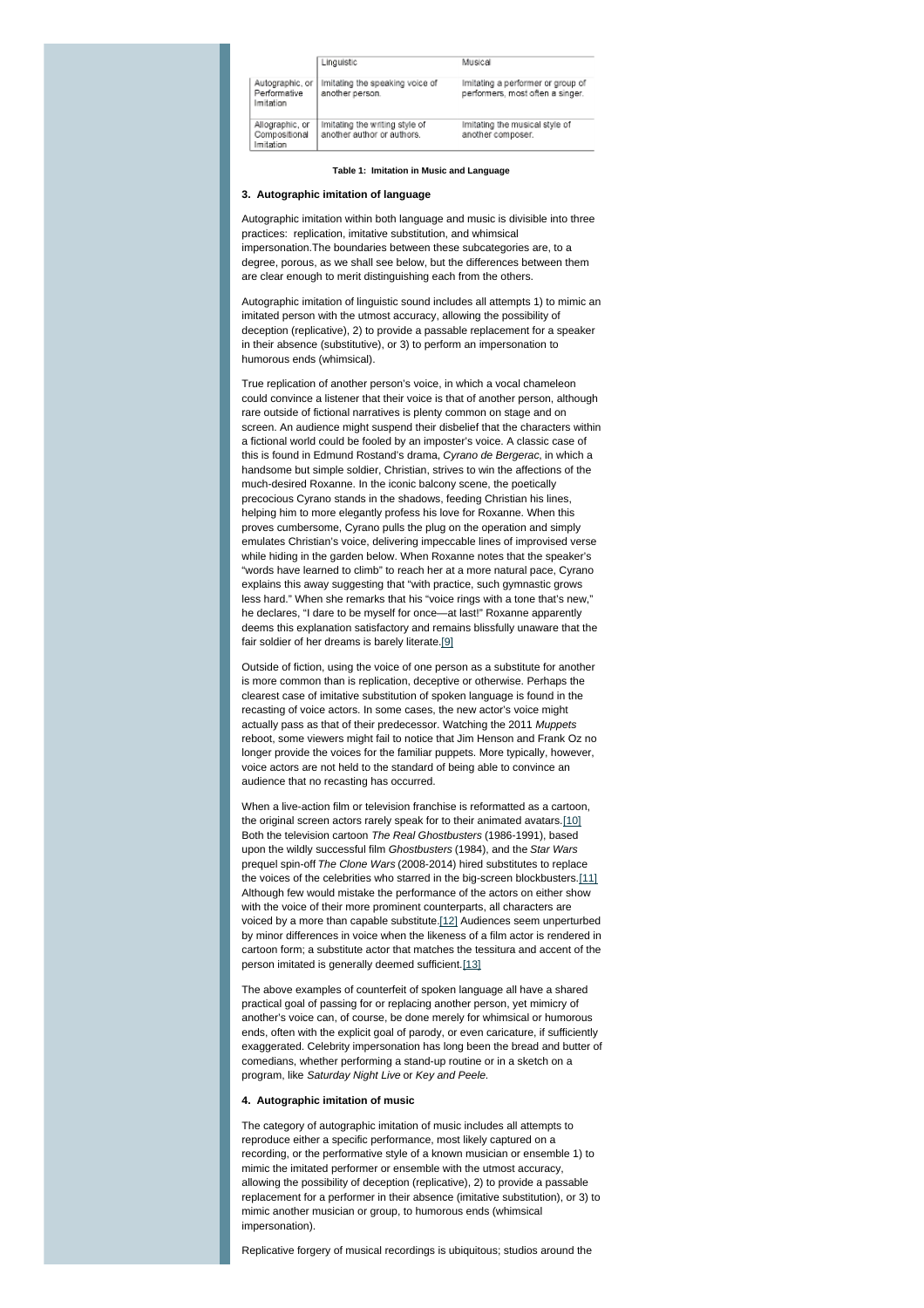world produce counterfeit recordings of popular tunes. It remains more economically advantageous to hire musicians and recording technicians to produce sound-alike versions than it is to pay the rights to distribute the authentic recordings. In fact, one such group that specialized in creating knockoffs called themselves, quite cleverly, "The Original Artists," so that they could say, in earnest, if not wholly in truth, that "all songs are recorded by 'The Original Artists.'"[\[14\]](#page-5-11)

<span id="page-4-2"></span>Just as deceptive replication of a speaking voice is common within fictional narratives, the same phenomenon occurs with non-diegetic singing in musical drama. In Franco Alfano's opera version of *Cyrano de Bergerac*, the aforementioned balcony scene is performed by singing rather than speaking. Likewise, the plot of Puccini's *Gianni Schicchi* revolves around the title character convincing a notary and two witnesses that his voice is, in fact, that of another: a literal case of forgery. Another case of deceptive imitation within fiction is found in the recent film *The Death of Stalin* (2017), in which the dictator demands a recording of a performance of Mozart's Piano Concerto No. 23 (K. 488). The concert had not been recorded, however, and a comedy of errors ensues as the engineers scramble to replicate every detail of the initial performance, including audience applause, to produce a counterfeit record for their esteemed comrade[.\[15\]](#page-5-12)

<span id="page-4-4"></span><span id="page-4-3"></span>Substitution of one musician for another is impossibly common, but rarely is this a case of imitation. If an orchestra hires a new concertmaster, the new player does not emulate their predecessor in any non-trivial way. Imitative substitution comes into play most often when a singer with a distinctive voice needs to be replaced. When vocalist Rob Halford departed from the band Judas Priest, a singer in a Judas Priest tribute band, already an experienced imitator, was recruited to take his place. Replacement of some original cast members in popular Broadway shows, say, Lin Manuel Miranda in his brainchild, *Hamilton,* might also require imitative substitution, but only in cases where a singer's unique talents are difficult to reproduce.

<span id="page-4-5"></span>Just as impressionists served as the primary example of whimsical imitation of spoken language, some musicians make their career as mockingbirds through song, mimicking the performative style of well-known vocalists. New York-based singer and actress Christina Bianco became a minor internet sensation for performing a lengthy rendition of "Total Eclipse of the Heart" in the vocal stylings of at least a dozen famous divas, from Julie Andrews to Christina Aguilera. Comical imitation of instrumentalists, though not nearly as common as that of vocalists, is likewise possible, if the performer is known for his or her singular idiolect. Glenn Gould's idiosyncratic performances have long been a target for parody; pianists delight in lampooning the late virtuoso, in platforms ranging from high-profile films to amateur YouTube videos.[\[16\]](#page-5-13) As with whimsical autographic imitation of language, sufficient exaggeration of a performer's style results in caricature.

### **5 . Allographic imitation of language**

Allographic imitation of sound, like its autographic counterpart, is roughly divisible into the same three categories of replicative, substitutive, and whimsical imitation. Allographic imitative practices demand further subdivision, as shown in Table 2 below.

| Types of Allographic Imitation |             |              |                |            |             |  |  |
|--------------------------------|-------------|--------------|----------------|------------|-------------|--|--|
| Replicative                    |             | Substitutive |                | Whimsical  |             |  |  |
| Forgery:                       | Uncredited. | Completion   | Continuation   | Pastiche:  | Parodic or  |  |  |
| creating                       | covert, or  | of an        | of a fictional | writing in | exaggerated |  |  |
| counterfeit                    | "ahost"     | unfinished   | series or      | another's  | pastiche.   |  |  |
| works                          | authorship  | work         | franchise      | style      | caricature  |  |  |

#### **Table 2: Categories of Allographic Imitation** [\[17\]](#page-5-14)

Allographic imitation of language, a literary phenomenon, includes any attempt to reproduce the writing style of another author, either 1) to mimic the style of a writer with the utmost accuracy, allowing the possibility of deception (replicative), 2) to replace an author in their absence (substitutive), or 3) to more generally produce a pastiche or parody of an author's work or a style (whimsical).

<span id="page-4-1"></span><span id="page-4-0"></span>Replication of written language encompasses a diverse range of practices in which a work is ascribed to someone other than its true author. Artists, regardless of medium, have been known to sell their work under the name of a more famous counterpart to demand a higher price. Perhaps more common in literature is presenting one's work as that of a fictional author. Three British authors did exactly this in the eighteenth-century. Horace Walpole presented his 1764 novel, *The Castle of Otranto*, as a medieval relic. Thomas Chatterton did the same with poetry, falsely ascribing his work to fictional medieval poet Thomas Rowley. Perhaps the most successful hoax, James MacPherson published a collection of poems in the 1760s said to have been written in the Dark Ages by a poet named Ossian. These poems attained great popularity—Napoleon was fond of them and even demanded that paintings be made featuring the fabled Ossian—before they were revealed half a century later to be the work of the late **Scotsman**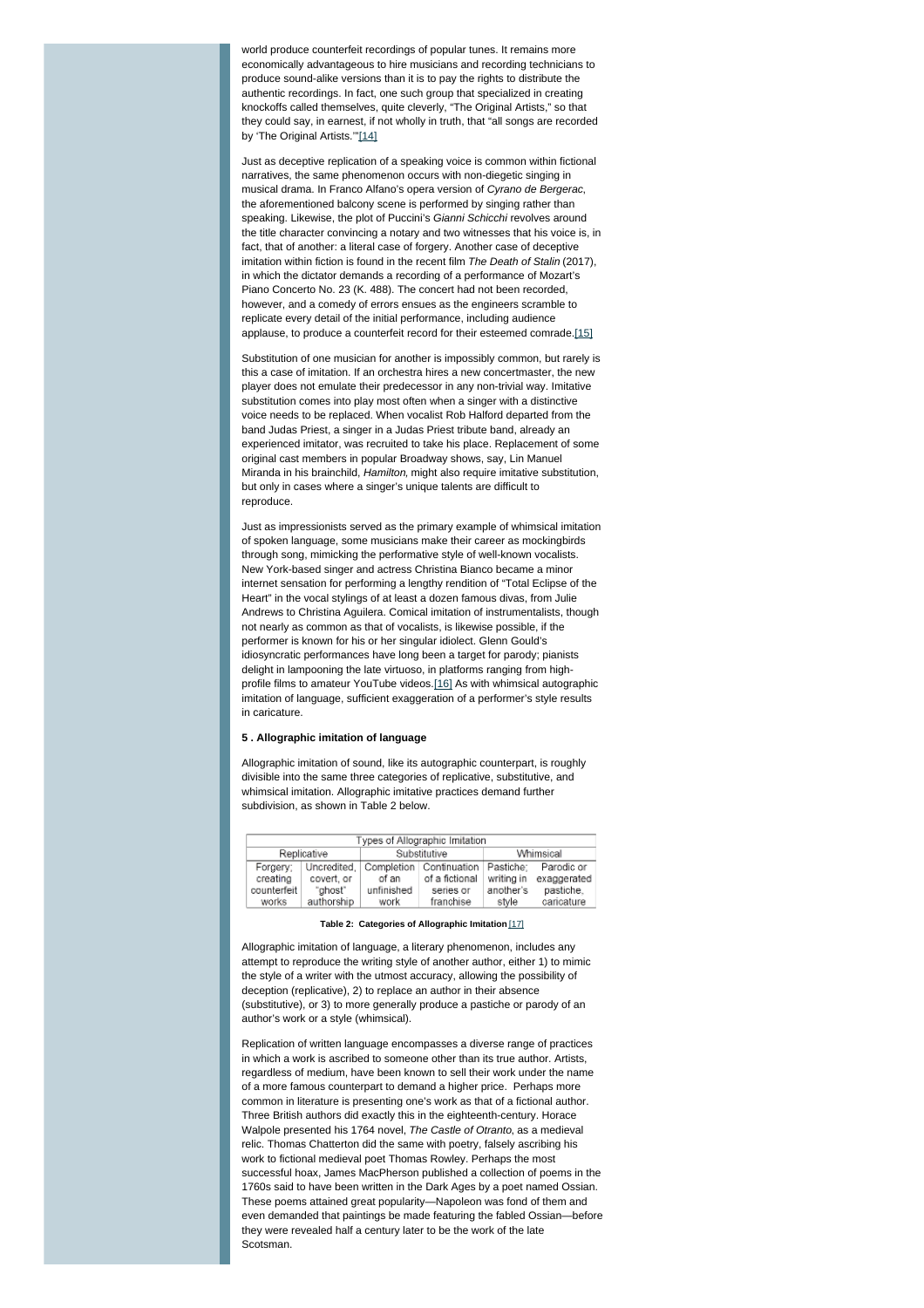<span id="page-5-1"></span><span id="page-5-0"></span>Another type of replicative, and perhaps deceptive, imitation is when an author's work is uncredited, as with a ghostwriter of a biography, or a secretly multi-authored work published under a single name. Authors of young adult fiction, who publish short books at a blistering pace, must surely have teams of assistants who write collectively under a single pen name.

<span id="page-5-3"></span><span id="page-5-2"></span>Imitative substitution is likewise a common phenomenon in the literary arts. Television series often employ a small army of writers; even episodes from the same season of a show may have different authors. Movie sequels typically have scripts produced by a new team, as do, unfortunately, musical scores (more on this below). Although far less common than in television and film, series of novels are occasionally completed by other authors, often after the original author has died[.\[18\]](#page-5-15) All of these practices are necessarily imitative, as a new author in a television, film, or novel series must ensure that the characters always "act like themselves," so to speak, neither stepping out of character nor devolving into caricatures thereof, continuing the established norms of what a fictional character would do and say. Unauthorized, non-canonical sequels, ranging from fan fiction to more lofty attempts at continuing beloved texts, such as Alexandra Ripley's *Scarlett*, conceived as sequel to *Gone with the Wind,* perhaps straddle the line between substitutive and whimsical imitation.

<span id="page-5-6"></span><span id="page-5-5"></span><span id="page-5-4"></span>Literary imitation without the objective of replication or substitution is endemic to (post)modernity. The works of James Joyce are known for their inclusion of light-hearted imitations, parodic or otherwise, of the literary idiolects of countless authors, and writing "in the style of" another remains popular to this day. It is not always practical to determine whether or not a whimsical imitation of an author is meant to parody, but when the imitation drifts from uncanny similarity to exaggerated lampoon, this may be deemed caricature. (Table 2, above, illustrates that there is no clear dividing-line between pastiche and parody.)

### <span id="page-5-8"></span><span id="page-5-7"></span>**6. Allographic imitation of music**

<span id="page-5-10"></span><span id="page-5-9"></span>Allographic imitation of music includes any attempt to reproduce the style of another composer with the goal of 1) mimicking a composer's voice with the utmost accuracy, allowing the possibility of deception (replicative), 2) providing a proxy for the work of another composer in their absence (substitutive), or 3) producing a pastiche or parody of a composer's work (whimsical).

<span id="page-5-12"></span><span id="page-5-11"></span>Truly forged compositions presented as the work of another, though rare, do surface from time to time. Perhaps the clearest example, in relatively recent memory, is the case of Winifred Michel's fabricated discovery of six lost sonatas of Joseph Haydn. Michel's forgeries were so cleverly constructed that he managed to convince even the most preeminent Haydn scholars that his spuriously sourced documents were, in fact, the early works of the Austrian master[.\[19\]](#page-5-16) It was not the musical content of the forgeries that led to their discovery as counterfeit but rather the manner in which they were produced. Michel was found out because the pen used to forge the score would not have been available to Haydn[.\[20\]](#page-5-17) The lesson here seems to be, as with making a counterfeit bank note, that one must take care to use the proper ink.

<span id="page-5-15"></span><span id="page-5-14"></span><span id="page-5-13"></span>As with literature, another form of replicative allographic imitation is uncredited ghost authorship. Defining the limits of musical authorship is, of course, a tricky matter. Is a drummer in a band a co-composer for designing his or her own fills? Is a baroque keyboardist likewise an author for deciding how to realize the harmonies prescribed by figured-bass symbols? Questions of this nature, though worthy of answers, will be put on ice at present with the use of an admittedly old-fashioned, Eurocentric definition of composition, restricting it to the act of creating a score in which all notes and rhythms (at a minimum) are specified[.\[21\]](#page-5-18) Within this intentionally restrictive, specifically modern definition, few proven cases of uncredited musical authorship come to mind. Contested or unknown authorship, however, is plenty common. After the death of Italian composer Giacinto Scelsi, his sometime collaborator Vieri Tosatti claimed to have been the true composer of a portion of Scelsi's work, a claim yet to verified or refuted[.\[22\]](#page-5-19)

<span id="page-5-18"></span><span id="page-5-17"></span><span id="page-5-16"></span>Posthumous completion of a musical work is perhaps the quintessential case of allographic imitative substitution. Most typically, surrogate composers explicitly adopt the language of their fallen predecessor. Alban Berg died without having orchestrated the third act of *Lulu.* Fredrich Cerha provided the orchestral rendering more than forty years after Berg's death, emulating Berg's scoring habits to the best of his own ability. In a similar story, Puccini succumbed to throat cancer before completing *Turandot*, leaving only sketches for much of the third act. Franco Alfano, mentioned above for his *Cyrano* opera, initially brought the work to life; years later, the late Luciano Berio produced his own completion of Act III. With such explicit counterfeits, there is perhaps room for more than one authentic version. If two competing renderings of a posthumously completed work each provide a reasonable imitation of the composer's style, selecting one of the two as the authoritative version would rely on arbitrary criteria. For example, do we prefer the version that leans on the composer's characteristic figures more heavily, risking caricature through exaggeration, or the version that treads more lightly, imitating the composer less conspicuously?

<span id="page-5-19"></span>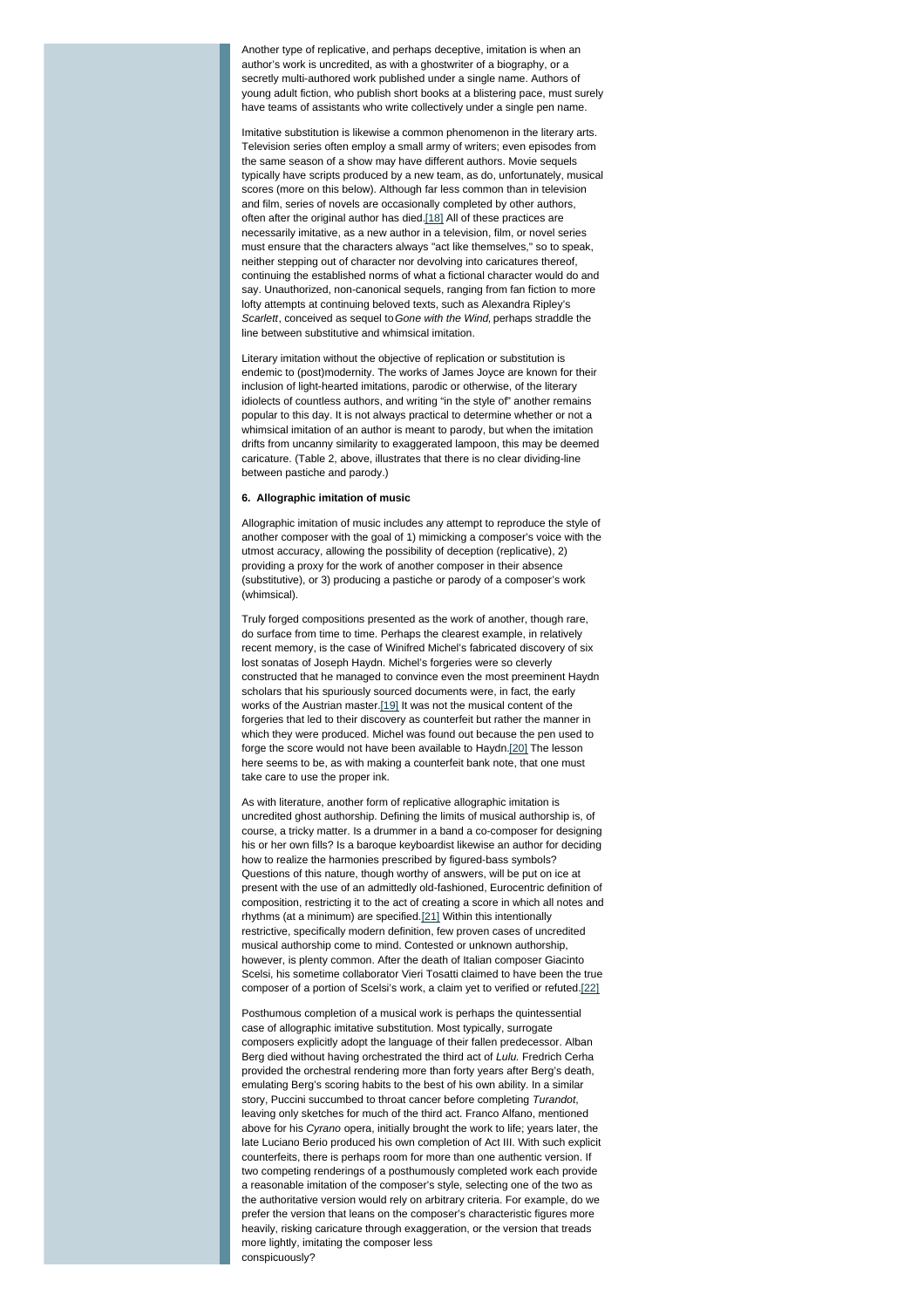<span id="page-6-0"></span>While the realization of the works discussed above required imitation, it should be made clear that not all posthumous completion is necessarily imitative. The storied case of the tenth symphony, an apparently common cause of death for (Germanic) composers, may serve to clarify this distinction. When Mahler left behind the torso of his tenth symphony, Deryck Cooke aimed to make it performable by replicating Mahler's late style to fill in the gaps between the completed passages.[\[23\]](#page-6-0) Brian Newbould's posthumous completion of Schubert's Symphony No. 10 is an almost identical case. Berio's *Rendering*, however, which incorporates fragments of Schubert's tenth symphony into a patchwork of music in Berio's own style, is clearly non-imitative, as there is no attempt to emulate Schubert's compositional voice. One might argue that certain movements of Süssmayr's completion of Mozart's requiem are also non-imitative; if Süssmayr did intend to mimic Mozart's style, he was clearly, at times, unsuccessful.

<span id="page-6-3"></span><span id="page-6-2"></span><span id="page-6-1"></span>As with hiring new screen writers, parachuting in a new composer into a television or film series can also be a form of imitative substitution. John Williams composed the music for the first installments of the *Superman*, *Harry Potter, Star Wars,* and *Jurassic Park* franchises but left other composers to continue these respective series. Michael Giacchino has, of late, become the heir apparent to Williams, landing jobs scoring recent blockbusters such as *Jurassic World* (2015) and *Rogue One: A Star Wars Story* (2016)[.\[24\]](#page-6-1) In the music for these films, Giacchino takes themes originally composed by Williams and seamlessly weaves them into his scores, which are stylistically analogous to the hegemonic Hollywood style for which Williams is known[.\[25\]](#page-6-2)

Whimsical imitation of musical styles has been practiced at least since the eighteenth century. For the last three centuries, composers have used styles alien to their typical idiolect, with or without irony, in the form of pastiche. From Mozart's radical juxtapositions of earlier eighteenth-century styles, well documented in the discourse surrounding "The Musical Topic," to contemporary artists like Lady Gaga and Bruno Mars, whose retro charttopping hits unabashedly recall the music of the 1970s, 1980s, and 1990s, pastiche remains ubiquitous[.\[26\]](#page-6-3) Allographic caricature of music is likewise possible, if a composer imitates the style of another in an appropriately exaggerated manner.

#### **7. Concluding thoughts**

This paper provides a taxonomy of imitation in linguistic and musical arts, demonstrating that Goodman's immediate dismissal of autography within musical and literary arts is unfounded. We have seen that the categories of autographic and allographic imitation, and their respective subcategories of replication, imitative substitution, and whimsical imitation, classify a broad range of practices. Some examples, as argued above, ride the line between sub-categories, yet this taxonomic scheme nevertheless provides what I believe to be a clear map of the terrain of imitation within the sonic arts.

### Jeremy Orosz [jorosz@memphis.edu](mailto:jorosz@memphis.edu)

Jeremy Orosz is an Assistant Professor of Music at the University of Memphis. He earned both his M.A. and Ph.D. in Music Theory at the University of Minnesota, where he also pursued a master's degree in linguistics. He has published academic articles on a variety of topics at the intersections of both disciplines, and has presented papers at music theory musicology, and other interdisciplinary venues across North and South America.

Published on June, 14, 2018.

#### **Endnotes**

\*Thanks are due to the anonymous reviewers for their insightful comments on an earlier draft of this article.

[\[1\]](#page-0-0) Goodman also classifies architecture as an allographic art because, he argues, "any building that conforms to the plans and specifications… is as original an instance of the work as any other." Nelson Goodman, *Languages of Art* (Indianapolis: Hackett, 1976/1968), p. 120.

[\[2\]](#page-0-1) The autographic/allographic binary been subject to substantial scrutiny over the past half century. One of the highest profile critiques of Goodman's terms is found in Levinson's "Autographic and Allographic Art Revisited," in which the author suggests that Goodman is guilty of logical fallacy. See Jerrold Levinson, "Autographic and Allographic Art Revisited," *Philosophical Studies 38* (1980), 367-83. Gerard Genette offers a concurring review, devoting an entire book to revising Goodman's ideas. See Gerard Genette, *The Work of Art: Immanence and Transcendence*, trans. G.M. Goshgarian (Ithaca and London: Cornell University Press, 1997).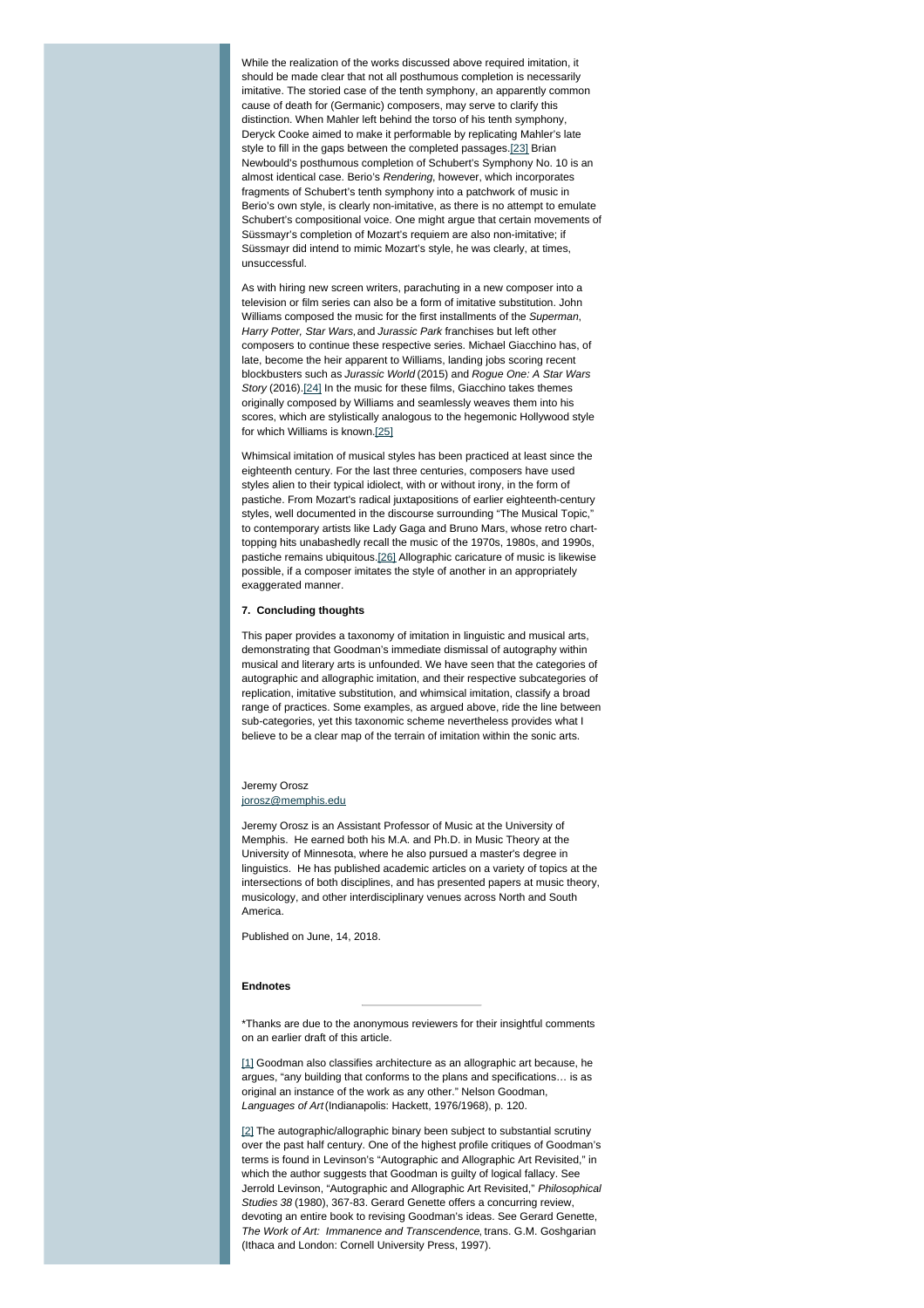#### [\[3\]](#page-0-2) Goodman, *Languages of Art,* p. 113

[\[4\]](#page-0-3) *Ibid.*, p. 112. Gerard Genette offers a similar analysis of forgery in different arts, arguing that with "painting, the production of fakes or forgeries… is really an existing practice." Rather, with "literature and music, forgery is not practiced, because a correct copy of a text or score is simply a new copy…neither more nor less valid from a literary or musical point of view, than the original." *Ibid*., p. 15-16.

[\[5\]](#page-0-4) Goodman acknowledges the secondary nature of notation to musical composition, calling a score "dispensable," noting that "music can be composed and learned and played 'by ear' … even by people who cannot read and write any notation." See Goodman, *Languages of Art* ,127.

[\[6\]](#page-0-5) *Ibid*., p. 116

[\[7\]](#page-0-6) Theodore Gracyk, *Rhythm and Noise: An Aesthetics of Rock* (Durham: Duke University Press, 1996), p. 32.

[\[8\]](#page-0-7) The realization of an allographic (compositional) musical imitation, however, may require autographic imitation of an appropriate performative style to produce a convincing counterfeit.

[\[9\]](#page-1-0) Such vocal forgery is likewise common in television and film. Tina Fey's comedy series *30 Rock* features several episodes that revolve around impressionists and their deceptive tricks. Impersonation is also a common trope in science fiction, in which a character uses a form of technology that alters their voice to aid with espionage or subterfuge.

[\[10\]](#page-1-1) The *Star Trek* original cast returned to voice their characters on the 1970s cartoon spinoff, but this is perhaps the exception rather than the norm. See <http://www.imdb.com/title/tt0069637/>, accessed August 2017.

[\[11\]](#page-1-2) See<http://www.imdb.com/title/tt0458290/>, accessed August 2017.

[\[12\]](#page-1-3) The possible exception is Corey Burton's remarkable mimicry of Christopher Lee as *Star Wars* villain Count Dooku.

[\[13\]](#page-1-4) The same is not true, however, of characters without a material human form. The actors who voiced the mechanical and spiritual beings in the *Star Wars* films were indispensable to the *Clone Wars* cartoon, as these characters are defined as much by their voice as their likeness. Most prominently, Dee Bradley Baker continued to play the cyborg C-3PO in the cartoon, and, perhaps surprisingly, Liam Neeson returned to give voice to the spirit of Qui-Gon Jinn.

[\[14\]](#page-2-0) I am grateful to Thomas Robinson for bringing this to my attention.

[\[15\]](#page-2-1) I thank the anonymous reviewer for making me aware of this example.

[\[16\]](#page-2-2) See Julie Brown, "Channeling Glenn Gould: Masculinities in Television and New Hollywood," in James Deaville (ed.) *Music in Television: Channels of Listening*, (New York: Routledge, 2011).

[\[17\]](#page-2-3) Posthumous completion of a single, unfinished work, discussed at in section 6, is much more common with music than with literature, whereas unauthorized sequels, like fan fiction, though a ubiquitous literary phenomenon, form an empty category in music, except perhaps for tribute bands.

[\[18\]](#page-3-0) For example, the late Stieg Larsson, a Swedish author known for his millennium trilogy of novels and their subsequent film adaptations ("The Girl With…" books) planned to write several more installments to continue the series. David Lagercrantz has since taken over, despite the protestations of Larsson's surviving partner, publishing *The Girl in the Spider's Web* in 2015 and *The Girl who takes an Eye for an Eye* in 2017. (For discussion of this, [see https://www.theguardian.com/books/2015/mar/31/stieg-larsson](https://www.theguardian.com/books/2015/mar/31/stieg-larsson-millennium-novels-sequel-the-girl-in-the-spiders-web)millennium-novels-sequel-the-girl-in-the-spiders-web, accessed August 2017).

[\[19\]](#page-3-1) Allan Konzinn, "Discovered Sonatas May Be Faked Haydn," *The New York Times* (Dec 28, 1993), C17.

[\[20\]](#page-3-2) Michael Beckerman. "All Right, So Maybe Haydn Didn't Write Them. So What?:" CLASSICAL VIEW, *The New York Times* (May 15, 1994), H33.

[\[21\]](#page-3-3) Such a notion of authorship is necessarily incompatible with jazz, in which the line between improvisation and composition is fuzzy. Tellingly, jazz performers often refer to musical notation documents as charts rather than as scores; the difference in terminology betrays the more limited role of notation in jazz practice.

[\[22\]](#page-3-4) "Composer and longtime Scelsi collaborator Vieri Tosatti published a blistering article in *Il Giornale della Musica,* claiming outright authorship of Scelsi's works. The ensuing controversy reached its apogee in the *Piano Time's* March 1989 issue, in which musicologist Guido Zaccagnini (b. 1952) invited a group of noted composers, writers, and arts operators to discuss the matter. The group met and "engaged in a lively discussion that… did not settle the Scelsi-Tosatti controversy." See Franco Sciannameo and